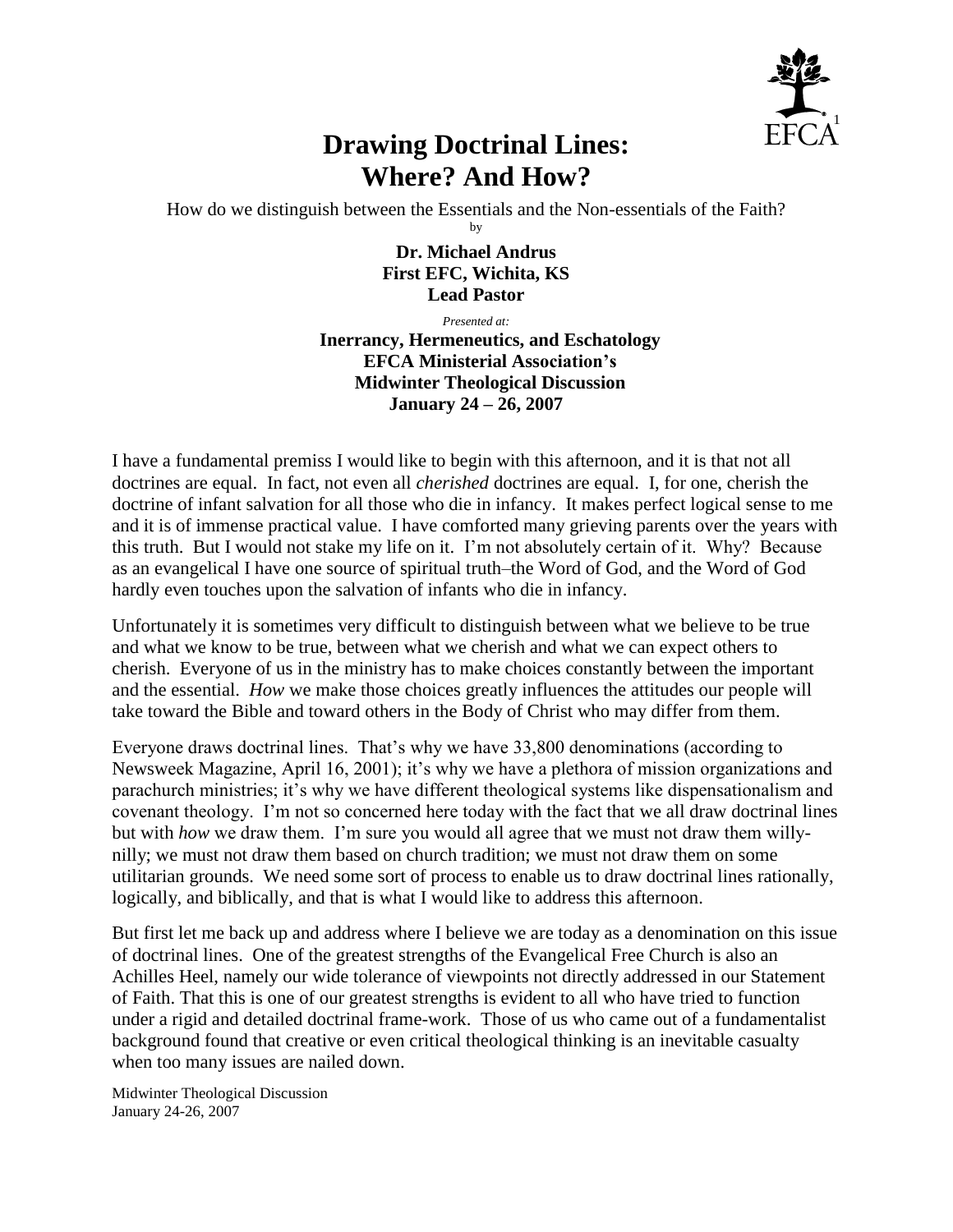If I may, I would like to share some of my own personal journey and how my experiences have impacted my thinking on this matter of drawing doctrinal lines. Your experiences are different, but none of us can crawl out of our skin and view things with total objectivity, so I want to be as honest as I can about the personal experiences that affected my thinking.

I grew up in the IFCA, the Independent Fundamental Churches of America. My father was a national vice president of the association, I attended one of their Bible Colleges, and then went off to the seminary they trusted most (though not fully) –Dallas Theological Seminary. It was in the middle of my seminary career that I realized I would never find a home in the IFCA. One of my most painful memories is being told by a renowned seminary professor (whose name all of you would know) that certain theological conclusions I had drawn were wrong–not because they were based on exegetical error, but because I was "resisting the illumination of the Holy Spirit." The only evidence he offered was that I had arrived at a conclusion contrary to his.

When it came time for graduation I was asked to sign the Statement of Faith, a 15-page document that nails down a great many theological issues and even includes some questionable interpretations of individual passages. There were two items in the doctrinal statement that I could not in good conscience affirm–that the miraculous gifts of the Spirit are no longer available to the Church and that the rapture of the church will precede the Tribulation. Because of this, the seminary refused to allow me to participate in its placement service upon graduation, even though academically I was at the top of my class. In fact, my graduation would have been at risk except for the fact that the Seminary received accreditation that year, and the accrediting association would no longer allow them to deny graduation for such reasons.

I say this, not out of any vitriol for Dallas Seminary. I honor the wonderful scholars who served there and believe I generally received a fine education there. I also hasten to add that my own experience was well over 35 years ago and Dallas is not the same school as it was then. But perhaps you can understand why, after that experience, I found the EFCA to be an incredible breath of fresh theological air compared to the IFCA. The Free Church was uncompromising on the fundamentals of the faith but allowed the individual conscience some breathing room.

However, a spirit of doctrinal tolerance also has its downside. Years ago Allen Tunberg wrote a doctoral dissertation on the views of Free Church people concerning "The Destiny of the Unevangelized." He demonstrated that there was far more divergence of opinion on this topic than expected in our fellowship, and some of the views were quite unorthodox by historical evangelical standards. For example, there was some sympathy expressed for John Stott's agnosticism on the topic, John Sanders' view of wider mercy, and Clark Pinnock's position that God deals with the unevangelized according to his knowledge of how they *would have*  responded had they heard the gospel. These ordained Free Church pastors agreed on what is stated explicitly in our SOF (inerrancy of Scripture, deity of Christ, reality of heaven and hell, etc.), but since there is no explicit declaration in our Statement of Faith on the destiny of the unevangelized, these divergent views are tolerated.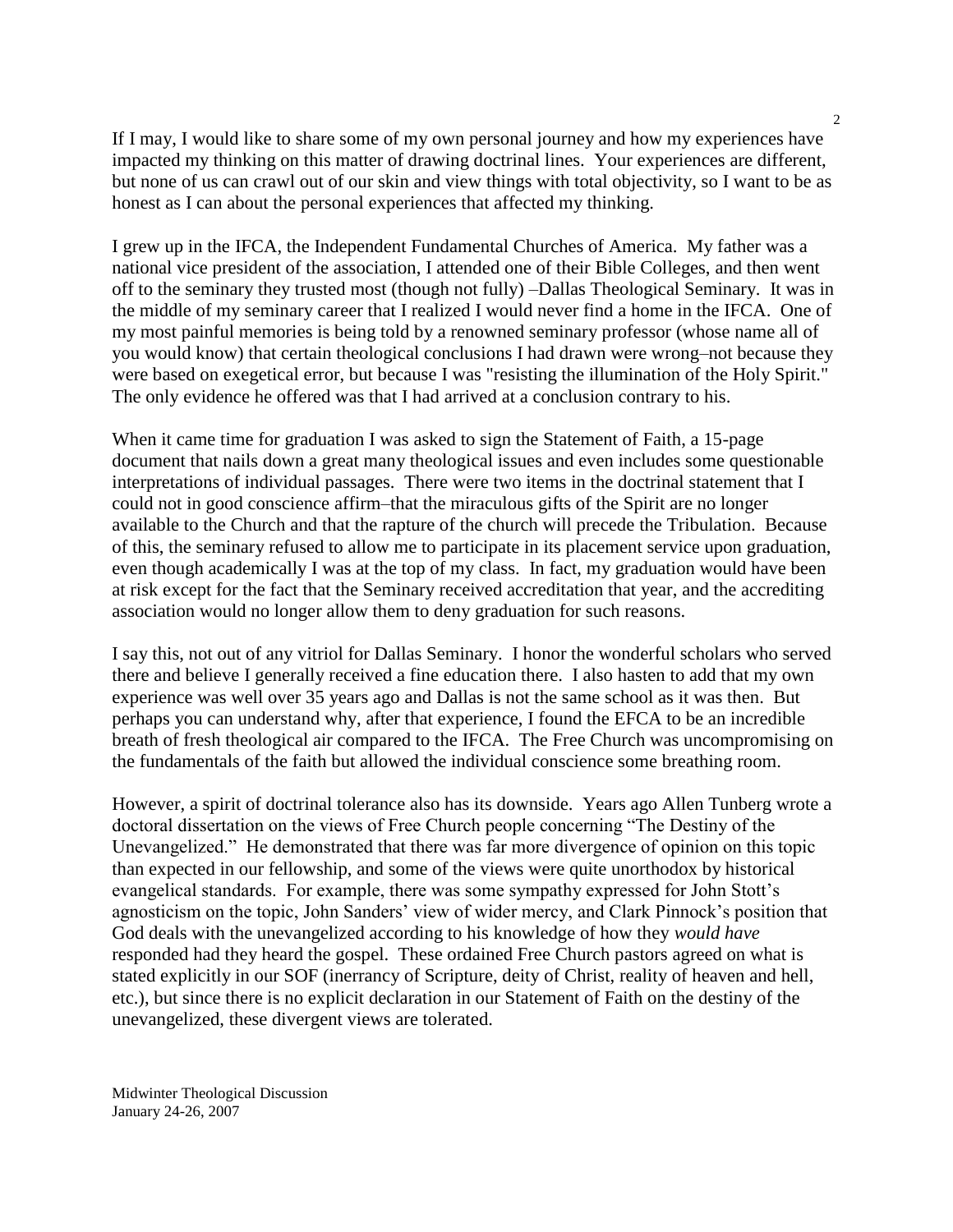Another issue of doctrinal tolerance that received a great deal of attention in the Free Church 15-20 years ago was the view of TEDS Professor Murray J. Harris on the nature of the resurrection body. Since I was Chairman of the Ministerial Association at the time of that controversy, I was intimately involved in the controversy and had extensive correspondence with the principals– Harris, Geisler, Culver, and others. While Harris repeatedly affirmed the EFCA Statement of Faith "without mental reservation," he did espouse some unusual views on the nature of Christ's resurrection body and the resurrection body of the believer. Since our Statement of Faith speaks only of the "fact" of a bodily resurrection and does not describe the "nature" of that body, Dr. Harris was judged by Free Church leaders to be in compliance (and I think rightly so). But the controversy raised a legitimate question: just how unusual can a view be and still be acceptable?

A third area where doctrinal tolerance has challenged the EFCA is in regard to the time of the rapture of the church relative to the Tribulation. There was a time when the vast majority of our pastors held a pre-Tribulational view. Without question, the reference to "imminency" in our Statement of Faith implied a pre-Tribulation rapture to most, if not all, of those approving the Statement of Faith in 1950. But since imminency *can* be defined in such a way as to allow for other views of the rapture, increasing diversity on this subject was permitted in our ranks.

This occurred not as an event but a process. Under Dr. A. T. Olsen a number of pastors came into the EFCA with other views of the time of the rapture. When Dr. McDill inherited this situation he had two choices: either he could ask all those who embraced a different position to leave the EFCA, or he could broaden the requirement for ordination. He, along with the Committee on Ministerial Standing, chose the latter in 1977.

This, in turn, led to a fascinating National Ministerial Conference in Madison, WI in 1981 when Doug Moo, Gleason Archer, and Paul Feinberg debated the Post-Trib, Mid-Trib, and Pre-Trib viewpoints openly before the Ministerial Association. That was the first open, honest theological debate I had ever witnessed and it impacted me profoundly. It also gave me the courage to come out of the closet as a Post-Trib! (I hasten to add that I was not credentialed in the EFCA at that time). Eventually the National Conference itself sanctioned the broader interpretation of "imminency" by granting tenure to Dr. Doug Moo at TEDS in 1984. This enabled me in good conscience to transfer my ordination to the EFCA.

I am personally very pleased that the Conference took that action, because a lot of us would be serving in some other denomination if Dr. Moo's tenure application had been rejected. But was it really kosher to abandon the strict constructionist approach to our founding documents and permit doctrinal latitude in this area? Would it have been better to vote to amend the Statement of Faith by removing "imminency" (requiring a 2/3 vote) than to make the change by means of a simple majority vote on a tenure application?

Throughout our history we have trumpeted the difference between essentials and non-essentials, claiming that we demand unity on the former and grant freedom on the latter. That's fine. I agree with John Chrysostom and our founders that this is a sound principle: In essentials unity, in nonessentials liberty, in all things Jesus Christ (or charity). But it doesn't immediately solve all problems, because there are always going to be disputes as to what is essential and what is nonessential. I want to ask whether there is any rational way to distinguish between essentials of the faith and non-essentials?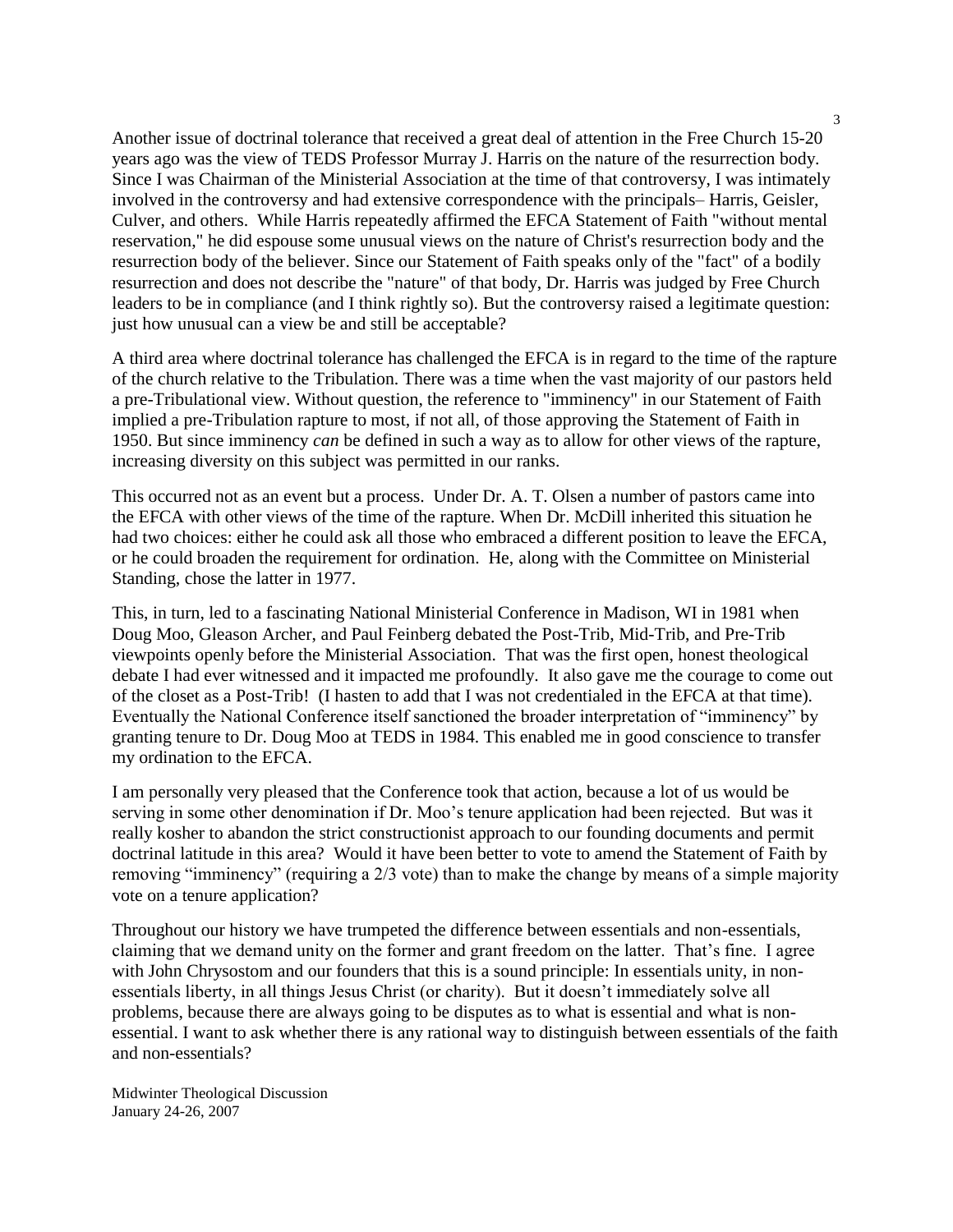I believe there is a framework that can help us evaluate the merits of particular theological issues. But first we must accept the fact that all doctrines are not equally important. Some truths are more theologically central than others; some are more exegetically certain; some receive more biblical emphasis; and some have been more universally held in the history of the church than others.

Science has historically distinguished between:

- 1. Law
- 2. Principle
- 3. Theory
- 4. Hypothesis
- 5. Speculation

These general categories have differing degrees of certainty attached to them. We speak of the "law" of gravity, because gravity partakes of the highest degree of certainty as a "fact" of the physical universe – no one seriously questions it. On the other hand, we speak of the "theory" of evolution (at least creationists do), because there is much about macro-evolution that is debatable. Whether there is life on other planets, on the other hand, is clearly a matter of speculation (unless you belong to one of the UFO societies that specialize in conspiracy theories).

Similarly, I would propose that there are at least four levels of theological thought. Again, these are general categories only and the names attached to them are somewhat arbitrary:

- 1. Dogma (scientific law)
- 2. Doctrine (scientific principle)
- 3. Theory (scientific theory or hypothesis)
- 4. Speculation (scientific speculation)<sup>1</sup>

The question is, How do we decide which theological views are "dogma," and therefore indisputable; which are "doctrine," and thus uncompromisable; which are "theory," and open to debate; and which are mere "speculation," and warrant little more than passing curiosity? It is clearly not sufficient to base such decisions on mere feelings or tradition or even on the illumination of the Holy Spirit, for none of these alone provides a sufficient basis for *solving disputes*.

However, there are four factors which, if kept in proper perspective, can help us determine how to categorize ideas properly:

- (1) exegetical certainty
- (2) theological importance
- (3) biblical emphasis
- (4) historical agreement in the church

In other words, if we're going to *demand agreement* on a certain issue of faith, then it must be exegetically certain, it must be theologically important, the Bible must give emphasis to it (by where it appears or the number of times it is emphasized), and it must be affirmed throughout the history of the church.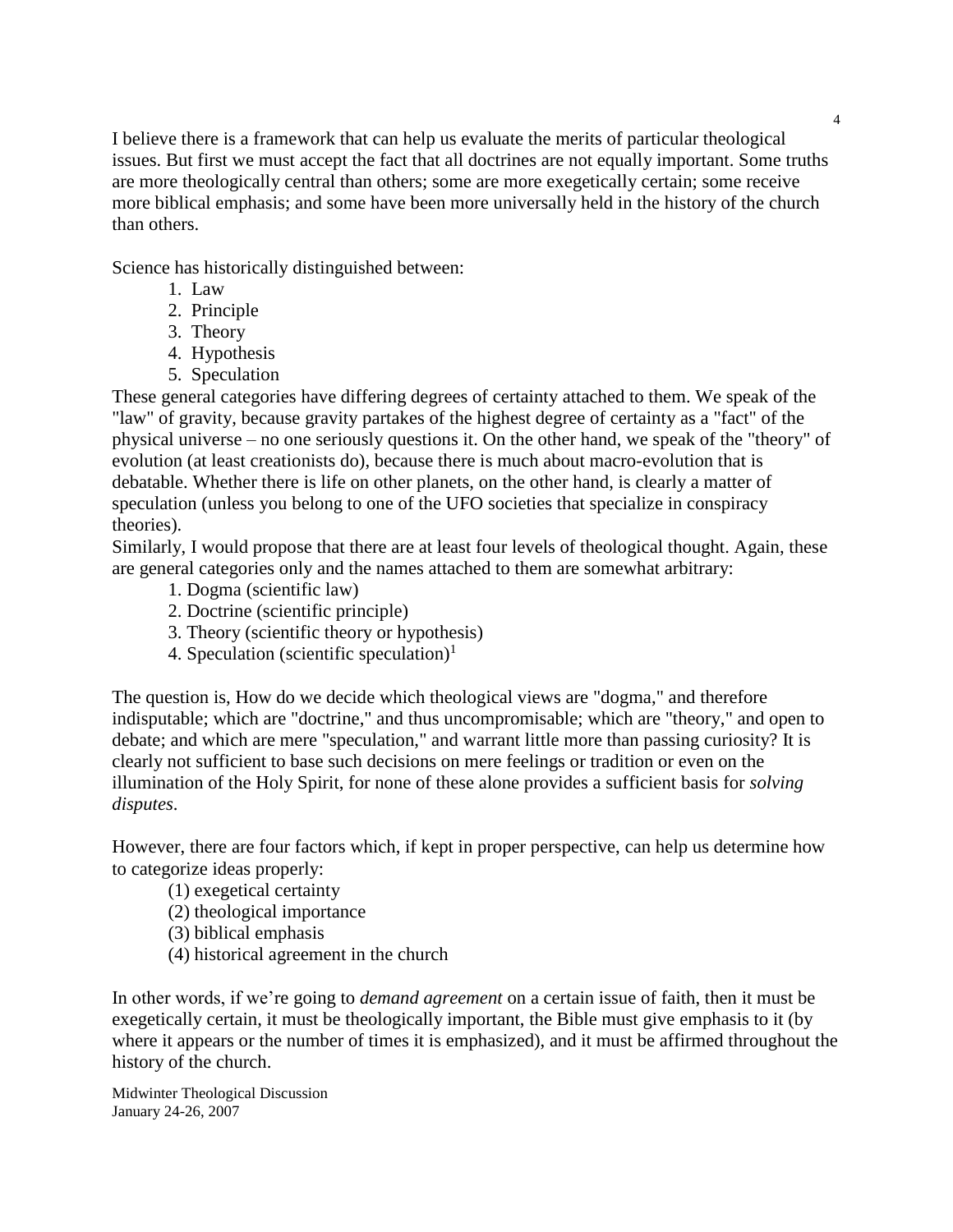To illustrate how one might prioritize theological views, let me suggest a four-sided pyramid of theological thought. The apex of the pyramid represents theological dogma; i.e., those truths which have the highest exegetical certainty, the greatest theological importance, the strongest biblical emphasis, and the most uniform historical agreement. The next slice of the pyramid would represent doctrine, the next theory, and the bottom speculation.



Let's take a few doctrinal issues and see where they might fit on the pyramid. Please understand that I am speaking for myself at this point, not for every member of the Spiritual Heritage Committee. I think we all agree on the principles, but we may differ on some of the application. Consider first the vicarious atonement of Christ. The exegetical certainty of this truth is extremely high; its theological importance is paramount; there are numerous Scripture passages in both Testaments that attest to it; and it has been considered a dogma of the church from the first century. Thus, I would place the vicarious atonement of Christ in the pyramid's apex.

What about the proper mode of baptism? In my assessment the exegetical certainty for immersion baptism is strong, but it is not absolute; the biblical emphasis is relatively low; the theological importance is debatable; and diverse views have prevailed throughout much of church history. I would place mode of baptism somewhere in the "theory" category. Bear in mind that *the fact* of baptism is at least in the "doctrine" category, if not "dogma," even if *the mode* of baptism is not. Please also understand that I am personally strongly committed to immersion. I have never done a baptism by any other mode and I probably never will. But my personal passion for immersion baptism is not matched by the evidence, and over the past six years I have supported the adoption of churches in our own district which practice sprinkling along with immersion.

I already mentioned a third issue: the salvation of infants who die in infancy. I recognize that this subject has a very high level of theological importance, particularly to people who have lost an infant in death. And the orthodox church has nearly always held to some form of infant salvation. However, the Scriptural emphasis is extremely sparse (one or two references), and the exegetical certainty arising from those passages is quite low. As much as I would like to have a "doctrine" of infant salvation, I feel constrained to offer only a "theory" regarding it. I happen to believe that theory as much as I believe some doctrines (due more to theological deduction than to exegetical evidence), but the fact that it is a theory precludes me from expecting others to agree.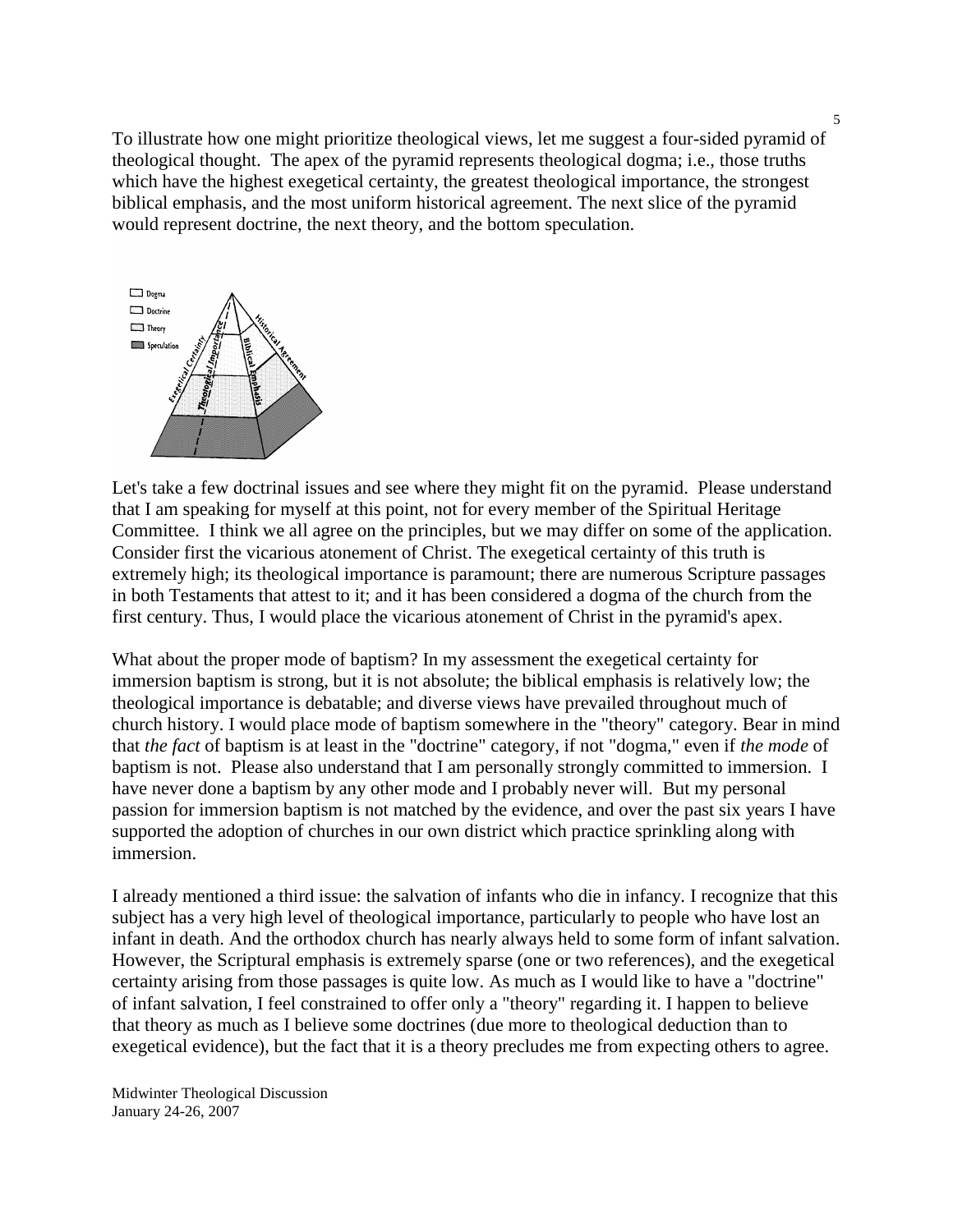Let's take a final example – the issue of divorce and remarriage. The biblical emphasis is once again strong in that the subject appears frequently in both the Old Testament and the New, in the Gospels, and in the Epistles. The theological importance is indisputable, especially as the rate of divorce increases, even among believers. The exegetical certainty, however, is not all we would like it to be. While I am very comfortable with the conclusions on this subject drawn by the Free Church position paper in the early 1980s, I also recognize that honest evangelical scholars have taken other positions (some more conservative and some more liberal), and they have offered reasoned justification. I would place divorce and remarriage in the "doctrine" category. However, I understand why some would place divorce at a "doctrine" level and remarriage at a "theory" level.

The best way to get the hang of this exercise in categorizing issues using the pyramid is to take a list of theological issues and place them where you think they belong. Try it with these:

1. The inerrancy of Scripture (I would personally put it in the "doctrine" category because of all the caveats we attach to it, while putting the authority of Scripture in the "dogma" category).

2. The *fact* of the Rapture of the Church (doctrine at least)

3. The *time* of the Rapture of the Church (the very fact that inerrantists are split just about equally into four camps on this one indicates to me that it is closer to theory than to doctrine).

4. Dispensationalism or covenant theology ("doctrine" at best, but it is probably better yet to consider these a construct, a sort of theological theory, that help people systematize truth)

5. The Trinity (dogma for this one and the next two)

6. The deity of Christ

7. The Virgin Birth

8. Animal immortality (I believe in it, even more strongly after reading Randy Alcorn's *Heaven*, but it is theory at best).

9. Man as a tripartite being (theory at best, heresy at worst)

10. Eternal security (I won't even touch that one.)

If frustration sets in, it may be helpful to realize that the process is perhaps more important than the result. The process of prioritizing forces us to think rationally and biblically about the factors that determine the degree of dogmatism we are willing to attach to any particular truth. As we practice placing our views on the pyramid we are learning to think theologically.

There is one more question I would like to address, and that is, "What is the practical value of using a rational, biblical process for distinguishing between what is essential and non-essential?" In an article recently reprinted in CT Online entitled, *"Why I'm Not Orthodox,"* (that's Orthodox with a capital "O" as in Eastern Orthodox), Daniel Clendenin writes,

*. . . we must invoke the spirit of irenic disagreement in the formula: "In essentials, unity;*  in nonessentials, liberty; in all things, charity." The genius of this principle is that it *allows us to disagree with other believers, even vehemently so, yet in an edifying fashion with a degree of theological modesty and a perspective that seeks a deeper consensus within the bounds of true faith.*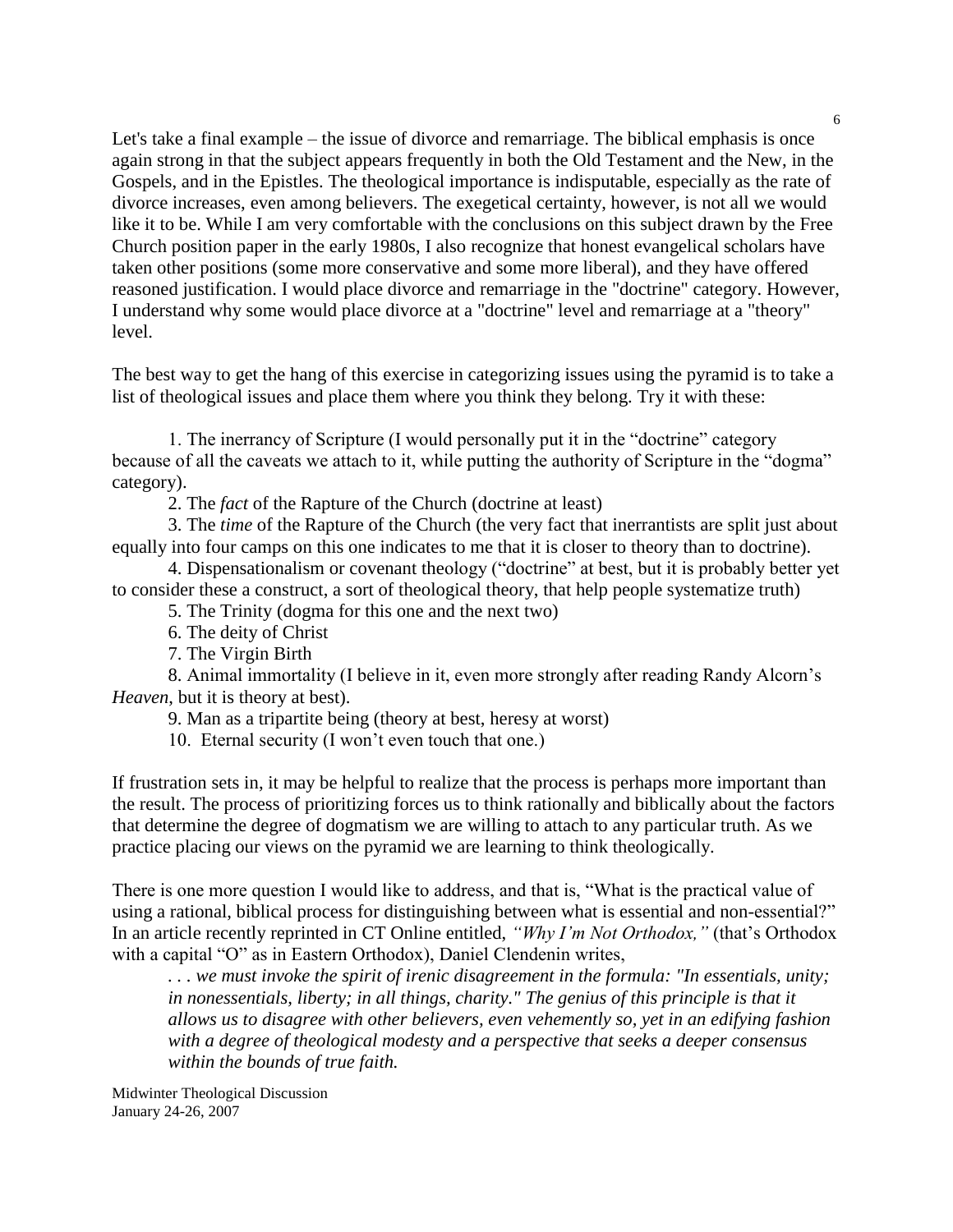*But this really begs another question: "Essential" for what? Do we mean essential for salvation? For church membership? For employment at a seminary? For taking Communion together? Essential for clergy to pray together, to talk, and to encourage one another in Christ? When we realize that every difference of opinion is not a difference of principle or a matter of conscience, then we are freed to engage fully people with whom we actually have profound differences without compromising our own theological commitments.*<sup>2</sup>

I would like to suggest four areas in which this process I have presented can serve pastors and churches well if we will put it into practice. First, we will be able to make informed decisions about appropriate levels of fellowship. One of the difficulties we as pastors face is deciding the degree of cooperation that we should extend to other pastors, churches, and groups that are theologically different from us. A well thought-out position on the levels of theological belief should help us make wiser choices. For example, I may choose to steer clear of any group that denies truth I consider dogma; cooperate in a limited way with those who have different doctrines; and accept wholeheartedly those who differ from me only in areas of theory or speculation.

Second, an understanding of the levels of theological thought can aid us with leadership decisions in the local church. For instance, we may require agreement on both dogma and doctrine issues when choosing pastors and elders, while admitting people to membership may require their agreement only on matters of dogma. Such a distinction is based upon the assumption that agreement on theological issues is more important among the leaders than it is among the rank and file members of our congregation.

In effect, this is the decision that many of our Free Churches have made regarding our current Statement of Faith. They have required agreement on the first six points for new members and on all 12 for pastors and leaders. I am not expressing approval of such a policy, only reporting that it happens. (In fact, Dr. Olson himself spelled out the following groups that had to sign off on the full 12-point Statement of Faith: pastors, missionaries, officers of the denomination, and theological faculty. Others were encouraged but not required to sign off on the whole document).

Third, determining the levels of theological thought may offer a solid basis for doctrinal discipline in a denomination or local church. If a scientist were to deny the validity of a scientific law, he would likely excommunicate himself from the scientific community. In fact, he might eliminate himself altogether, should he act upon his denial by challenging the law of gravity from atop a 20-story building! But a scientist is not normally excommunicated for either questioning or postulating a hypothesis (unless the pressure for politically correct thinking becomes too great, as it is today with evolution and may soon become with global warming). So too, theologians should not be silenced for espousing a theory or offering a speculation which does not contradict the Statement of Faith under which they are operating (e.g., Dr. Murray Harris). Those who contradict accepted dogma *do* merit disciplinary action, however.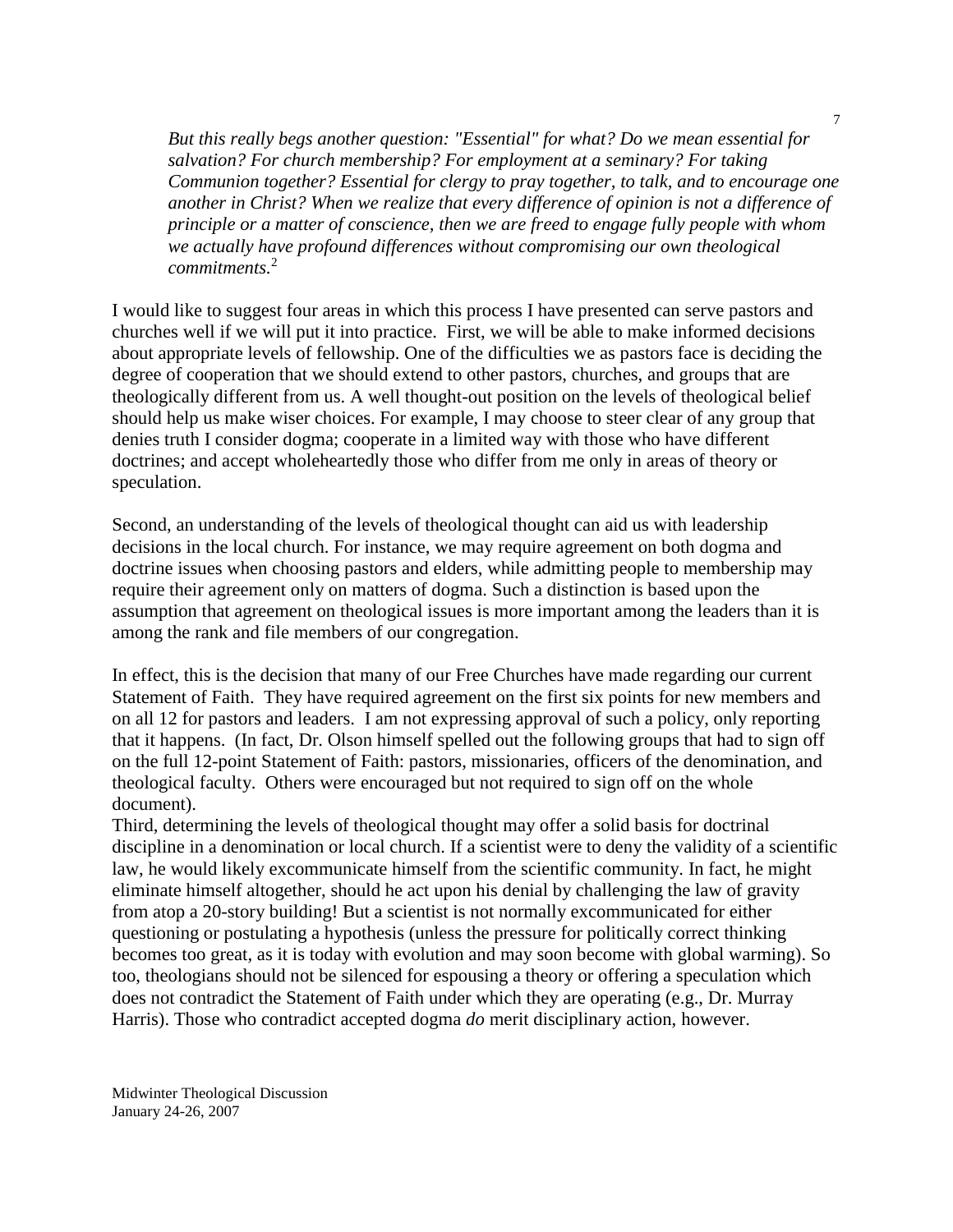Finally, recognizing levels of theological thought is useful when it comes to writing or evaluating a Statement of Faith. In my opinion, a Statement of Faith should include every point a particular group considers dogma (as defined earlier as truths of the highest degree of theological importance, exegetical certainty, biblical emphasis, and historical uniformity). These truths should be spelled out clearly.

In addition, a Statement of Faith should steer clear of all matters which fall into the categories of theory or speculation, as we have used those categories. Historically, writers of creeds have been notorious for inserting viewpoints that were current "hot buttons," but which lacked any basis of theological importance, biblical certainty, biblical emphasis, or historical uniformity.

The Westminster Confession, for example, identifies the Pope as the Anti-Christ; requires that the ordinances of baptism and the Lord's Supper be administered by an ordained person; teaches the "foreordination" of the non-elect to everlasting death; forbids participation in sports on the Christian Sabbath; and claims that the Covenant of Works is a biblical covenant. The Confession is one of the great theological documents of all time, but it got off track in a few areas, and yet some churches today still require agreement with it "without mental reservation." (Most, however, have cheated in that they have adopted a redaction of the original Confession which removes many of the most offensive items).<sup>3</sup>

The most difficult decisions to be grappled with in writing or evaluating a Statement of Faith come in the category of doctrine (defined as truths with a fairly high degree of importance, certainty, emphasis, and uniformity). This category may be a large one, and some of these truths may be very important to particular denominations, churches, organizations, or individuals. But including such issues in a creed or Statement of Faith requires a trade-off. If not only all dogmas but also many doctrines are nailed down, there is a price to be paid in terms of theological freedom, creativity, and critical thinking. The group as a whole may be more uniform, but it will also be more narrow and rigid. On the other hand, if the church or organization wants to keep a Statement of Faith brief by focusing primarily on dogma, it must be prepared to accept a significant level of diversity, even on some issues that are highly controversial.

"Narrow" and "broad" are not easy terms to define. Far too many of us have a tendency to be narrow where the Bible mandates greater breadth (that's fundamentalism or sectarianism), or we have a tendency to be broad where the Bible mandates greater narrowness and exclusivity (that's liberalism). This is a big challenge in Evangelicalism today. On the one hand there are those who are being way too theologically tolerant, and on the other hand there are those who are making non-essentials a litmus test for who is in and who is out. That is why this discussion is so important–so that we will be narrow where the Bible is narrow and allow liberty where the Bible grants greater breadth.

In The Evangelical Free Church of America our relatively brief Statement has generally served us well. It was written 57 years ago, and relatively few doctrinal controversies have plagued us. Perhaps some "fudging" has taken place (on the imminency issue, for example), but few would claim that major theological erosion has occurred. I am not a prophet, nor the son of a prophet (I